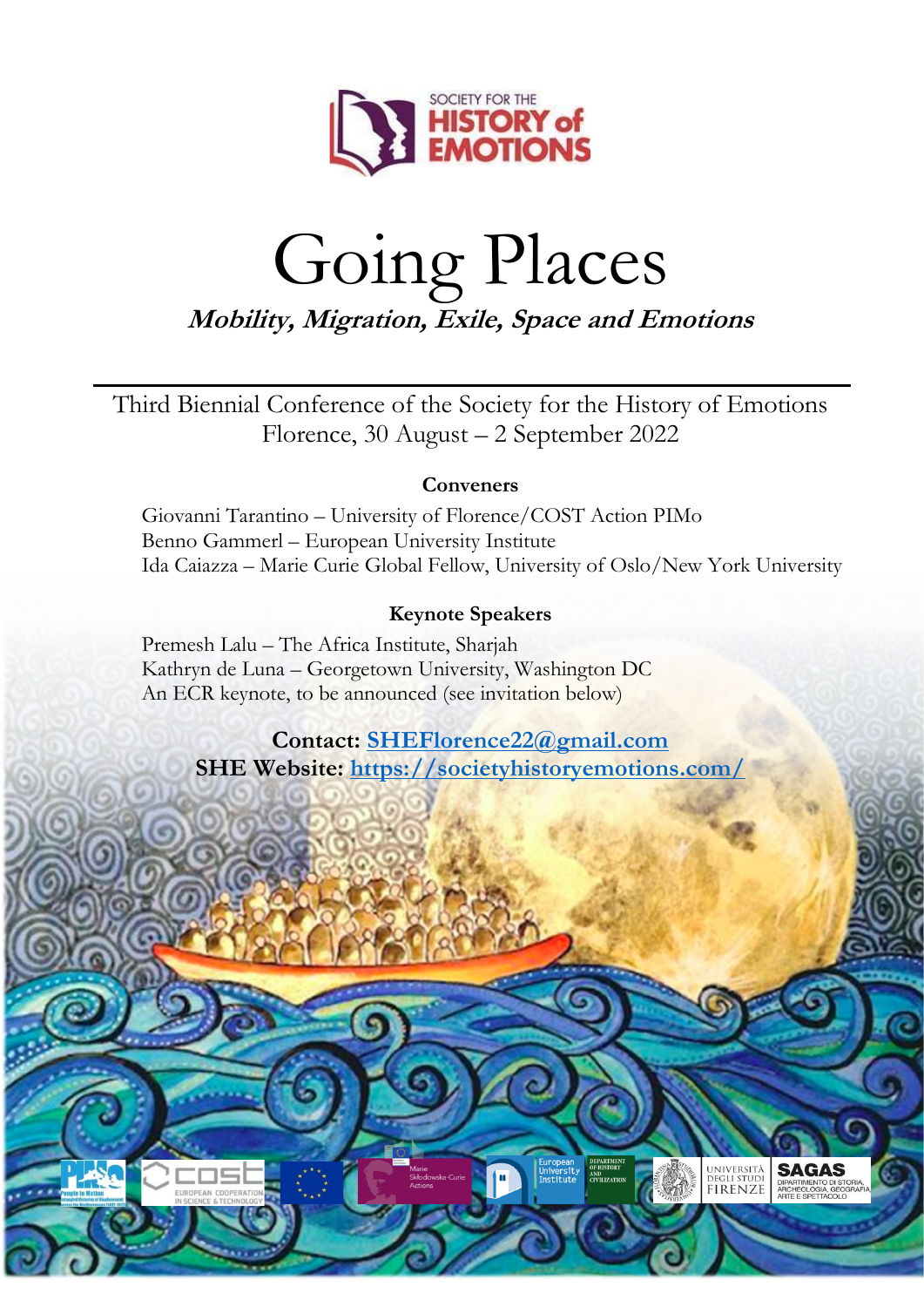## **The Third Biennial Conference of the Society for the History of Emotions (SHE) will focus on mobility, migration, exile, traversing of space, and emotions**

The current, at times heated debates about migration in Europe, Australia, North America and elsewhere necessitate a profound and critical historical contextualisation, especially from a history-ofemotions point of view. Hope, fear, hatred, empathy, all manner of feelings shape peoples' movements around the globe and the ways in which newcomers are heartily welcomed, coldly brushed off or fiercely attacked. Using archival, literary and other sources, this conference will explore the emotions that motivate people to go elsewhere, and the emotional responses of displaced peoples and the communities they orbit and join.

We call for papers and panels investigating case studies that concern the movement of people and their feelings about places and other people, from homesickness to wanderlust, from belonging to estrangement. We also want to discuss the political, economical and emotional conditions that instigate transnational movements and inform how men and women cope with and react to these mobilities. We'll engage with how people who have been socialised in different emotional communities learn to read each other's emotional gestures and utterances; and will examine the affective entanglement between diasporic communities, their homelands and host communities. In short, we aim to bring research on migration and mobility to bear on the historical study of emotions, and vice versa.

We shall accept papers and panels on the following topics, as well as other potentially relevant topics not listed below:

- explorers, travellers and tourists
- dynamics of emigration, immigration and remigration
- itinerant workers
- slavery and indentured labour
- movements of colonising and colonised subjects
- feelings of inclusion and exclusion, of longing and alienation
- letters and other means by which people maintain affective bonds across countries
- migratory experiences of racism and emotional coping strategies
- emotional practices and narratives of welcome or rejection
- memory, memoires, writing practices related to experiences of migration, displacement, exile
- literary and other accounts of emotional practices linked to separation, return, nostalgia, melancholy, etc.

Chronologically, papers can delve into the ancient, the medieval and early modern, or the modern period. In geographical terms we welcome contributions on local, regional or global mobilities in areas across the world. Transdisciplinary contributions are welcome.

We invite proposals for 20-minute papers. Proposals should consist of a title, abstract of up to 300 words and a short bio, to be sent via email as a pdf attachment to **[SHEFlorence22@gmail.com](mailto:SHEFlorence22@gmail.com)** by 15 February 2022. We also accept proposals for panels of three papers, which should include all of the above for each presenter, a panel title and abstract for the panel itself and, if possible, the name and short bio of the panel chair.

#### **Participants will be notified by late March 2022.**